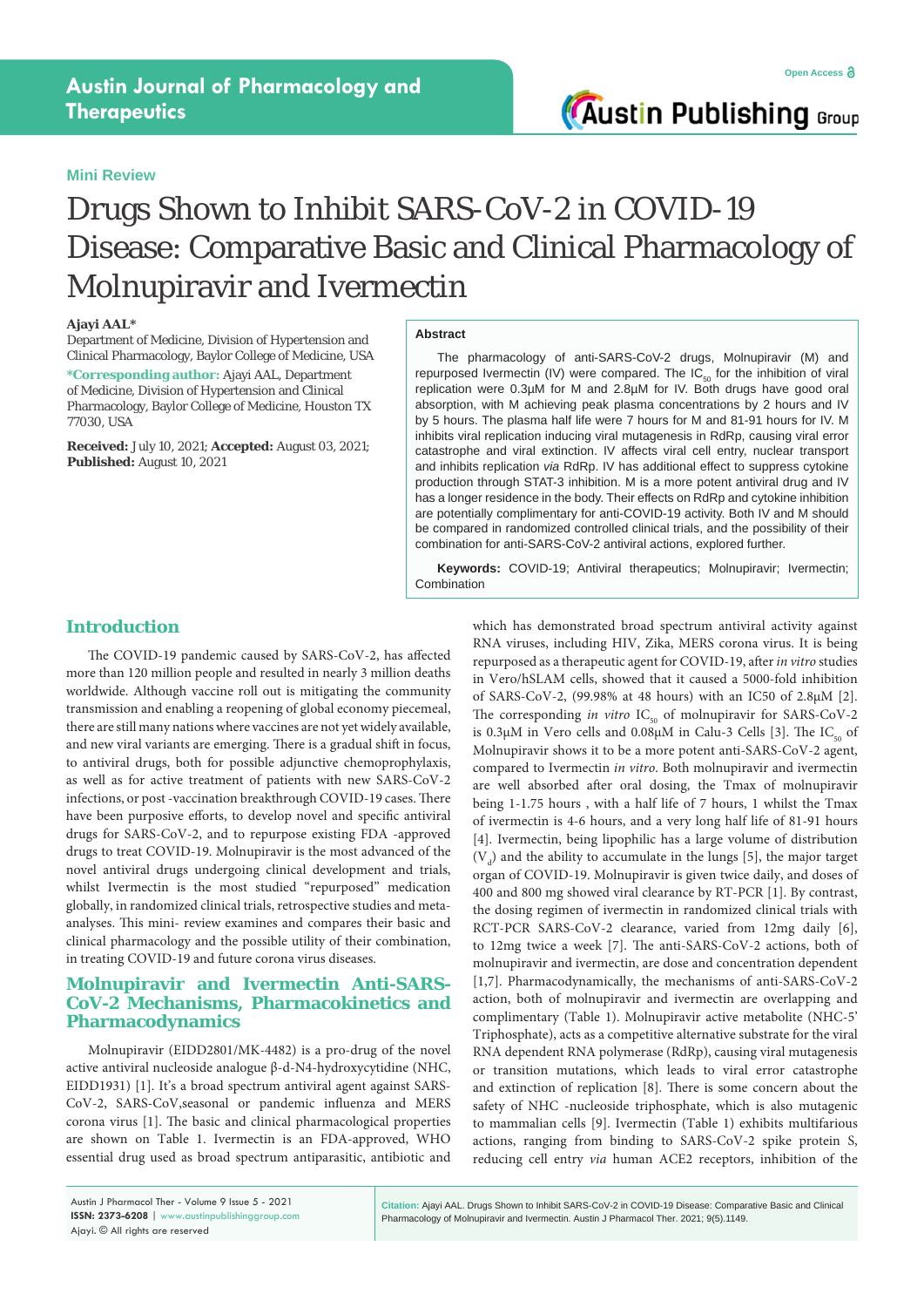# Ajayi AAL **Austin Publishing Group**

**Table 1:** Comparison of Anti-SARS-CoV-2 pharmacology of Molnupiravir and Ivermectin.

|                                                                                                                                                                                                       | <b>Molnupiravir</b>                                                                                                                      | <b>Ivermectin</b>                                                                                                                                                                                             |
|-------------------------------------------------------------------------------------------------------------------------------------------------------------------------------------------------------|------------------------------------------------------------------------------------------------------------------------------------------|---------------------------------------------------------------------------------------------------------------------------------------------------------------------------------------------------------------|
| <b>Chemical structure/Name</b>                                                                                                                                                                        | RiboNucleoside analogue. Pro-drug of B-d-N <sup>4</sup> Hydroxycytidine (NHC),<br>EIDD 2801                                              | 22,23 dihydroavermectin B1a + B1b (80:20) mixture                                                                                                                                                             |
| <b>Pharmacokinetics</b><br>Absorption and F<br>Distribution $(V_a)$<br>Metabolism<br><b>Excretion routes</b><br>$T \frac{1}{2}$ (hours)<br>Mean Residence Time (hours)<br>Tmax (hours)<br>Daily doses | Rapid<br>Prodrug > EIDD1931 (plasma esterases) > active 5'ATP EIDD (tissue<br>kinases).<br>7 hours<br>?<br>1-1.75 hours<br>2             | Good<br>9-12L/Kg<br>Hepatic CYP3A4 mainly, 3A5, 2C9, 2D6<br>Fecal >99%<br>81-91 hours<br>84 hours<br>5 hours<br>1                                                                                             |
| SARS-CoV2 IC <sub>co</sub>                                                                                                                                                                            | 0.3µM (Vero cells) 0.08µM (Calu cells)<br>414.6 nM (Syrian Hamster)                                                                      | 2.5-2-8 µM (E, RdRP cell associated virus genes)<br>Vero-h/SLAB                                                                                                                                               |
| Pharmacodynamics<br>Antiviral mechanisms<br>• Cell viral entry-hACE2<br>receptor.<br>• Nuclear transport -importin<br>$\alpha$ / $\beta$ 1                                                            | ?<br>?                                                                                                                                   | Binds to active sites of spike protein S. Inhibits<br>human cell entrance of virus via h-ACE2.<br>Binds Importin $\alpha$ to prevent link with $\beta$ 1 and nuclear<br>transport of viral and host proteins. |
| • RNA dependent, RNA<br>polymerase (RdRp)*                                                                                                                                                            | Competitive alternative substrate for SARS-CoV-2 RdRP viral genome<br>>excessive mutations > viral error catastrophe > viral extinction. | Binds to and inhibits viral RdRp replication and<br>transcription complex with -9.7Kcal/mol energy                                                                                                            |
| Viral mutagenesis                                                                                                                                                                                     | Yes                                                                                                                                      | <b>No</b>                                                                                                                                                                                                     |
| Dose/Concentration-anti SARS-<br>CoV-2 response                                                                                                                                                       | Dose -Dependent Viral RNA clearance in human phase 2A study.                                                                             | Significant dose and concentration dependent<br>virucidal response seen in humans.                                                                                                                            |
| <b>Effects on Cytokines &amp;</b><br>interleukins (IL)                                                                                                                                                | $\overline{\phantom{0}}$                                                                                                                 | Inhibits Janus Kinase (JAK) Signal transduction<br>Activator of Transcription (STAT-3) and IL-6/10                                                                                                            |
| <b>Clinical Trials and Real World</b><br>Efficacy<br><b>RT-PCR Cases</b>                                                                                                                              | Phase 2A shows dose dependent high anti-SARS-CoV-2 efficacy in<br>COVID-19.                                                              | Mixed outcomes. Meta-analyses show clinical and<br>laboratory benefits and mortality reduction.                                                                                                               |
| Adverse effects and Drug-Drug<br><b>Interactions</b>                                                                                                                                                  | No Serious Adverse effects compared to placebo.                                                                                          | No Serious Adverse Effects. Dizziness                                                                                                                                                                         |

nuclear transport of viral proteins, which prevents interference with replication, to binding to RdRP, reducing the activity of the viral transcription -replication complex [10]. Ivermectin has additional effects on Signal Transduction Activation of Transcription (STAT-3) and inhibition of cytokine production and inflammation, which has not yet been shown for molnupiravir.

As most but not all double blind studies, and meta-analyses, have shown benefits of ivermectin in COVID19 including 56% mortality reduction [11], and given the complimentary pharmacokinetics and pharmacodynamics of the drugs, direct head -to -head comparison of molnupiravir and ivermectin, in blinded randomized clinical trials are needed. A combination of molnupiravir with Ivermectin putatively, may be at least additive or synergistic in effects on RdRP or cytokine release. This should be further investigated in anti-SARS-CoV-2 antiviral combination therapy.

### **References**

- 1. Painter WP, Holman W, Bush JA, Almazedi F, Malik H, Fraut CJFN, et al. Human safety, tolerability, and pharmacokinetics of Molnupiravir, A novel broad- spectrum oral antiviral agent with activity against SARS-CoV-2. Antimicrob Angents Chemother. 2021; 65: e02428-e02520.
- 2. [Caly L, Druce JD, Catton MG, Jans DA, Wagstaff KM. The FDA -approved](http://revistabionatura.com/files/2020.05.04.3.pdf)

[drug ivermectin inhibits the replication of SARS-CoV-2](http://revistabionatura.com/files/2020.05.04.3.pdf) *in vitro*. Antiviral Res. [2020.](http://revistabionatura.com/files/2020.05.04.3.pdf)

- 3. Sheahan TP, Sims AC, Zhou S, Graham RL, Pruijsssers AJ, Agostini ML et al. An orally bioavailable broad-spectrum antiviral inhibits SARS-CoV-2 in human airway epithelial cell cultures and multiple corona viruses in mice. Sci Trans Med. 2020; 12: eabb5883.
- 4. [Munoz J, Ballester MR, Antonijoan RM, Gich I, Rodriguez M, Colli E, et al.](https://pubmed.ncbi.nlm.nih.gov/29346388/)  [Safety and pharmacokinetic profile of fixed dose ivermectin with an innovative](https://pubmed.ncbi.nlm.nih.gov/29346388/)  [18 mg tablet in healthy adult volunteers. PLoS Negl Trop Dis. 2018; 12:](https://pubmed.ncbi.nlm.nih.gov/29346388/)  [e0006020.](https://pubmed.ncbi.nlm.nih.gov/29346388/)
- 5. [Duthaler U, Suenderhauf C, Karlsson MO, Hussner J, Schwabedissen HMZ,](https://pubmed.ncbi.nlm.nih.gov/30566757/)  [Krahenbull S, et al. Population pharmacokinetics of oral ivermectin in venous](https://pubmed.ncbi.nlm.nih.gov/30566757/)  [plasma and dried blood spots in healthy volunteers. Br J Clin Pharmacol.](https://pubmed.ncbi.nlm.nih.gov/30566757/)  [2019; 85: 626-633.](https://pubmed.ncbi.nlm.nih.gov/30566757/)
- 6. Elgazzar A, Hany B, Yousef SA, Hafez M, Moussa H. Efficacy and safety of ivermectin for treatment and prophylaxis of COVID-19 pandemic in Egypt. 2020.
- 7. [Babalola OE, Bode CO, Ajayi AA, Alakaloko FM, Akase IE, Otrofanowei E,](https://pubmed.ncbi.nlm.nih.gov/33599247/)  [et al. Ivermectin shows clinical benefits in mild to moderate COVID-19: A](https://pubmed.ncbi.nlm.nih.gov/33599247/)  [randomized controlled, double blind, dose response study in Lagos. QJM An](https://pubmed.ncbi.nlm.nih.gov/33599247/)  [international Journal of Medicine. 2021.](https://pubmed.ncbi.nlm.nih.gov/33599247/)
- 8. Wahl A, Gralinski LE, Johnson CE, Yao W, Kavarova M, Dinnon 3rd KH, et [al. SARS-CoV-2 is effectively treated and prevented by EIDD-2801. Nature.](https://pubmed.ncbi.nlm.nih.gov/33561864/)  [2021; 591: 451-457.](https://pubmed.ncbi.nlm.nih.gov/33561864/)